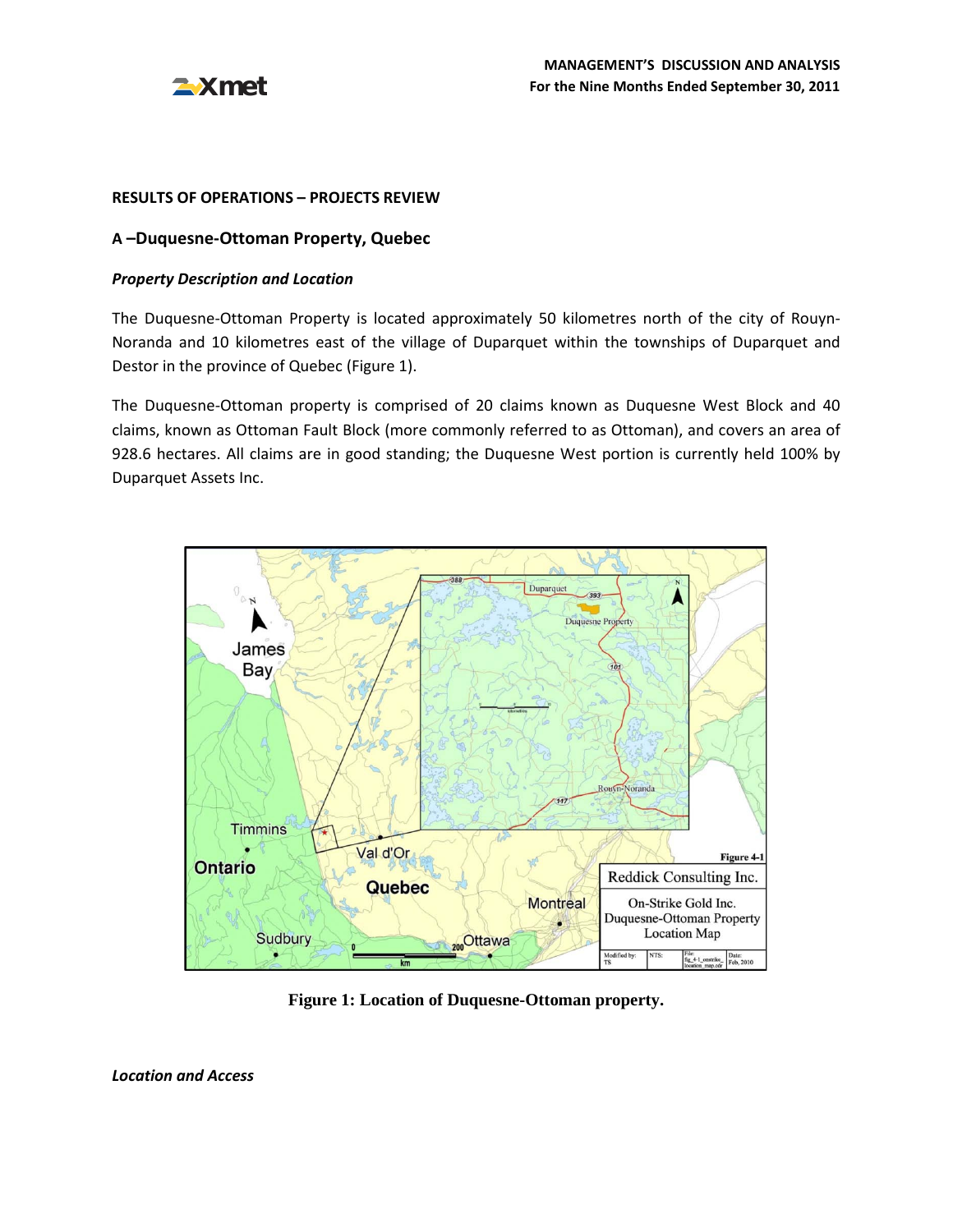# **EXmet**

# **MANAGEMENT'S DISCUSSION AND ANALYSIS For the Nine Months Ended September 30, 2011**

The Duquesne-Ottoman property is accessible via a bush road south from Highway 393, approximately 4.5 kilometres west of Highway 101. A network of drill roads and all terrain vehicle trails traverse the remainder of the property from east to west. The terrain in and around the property is undulating with rolling hills and low swampy ground. Relief across the area is less than 25 metres. The vegetation is mostly mature deciduous poplars with scattered spruce and pine with thick alder underbrush. The area was previously logged and parts of the property are currently being logged.

The property contains several small lakes and streams, which supply sufficient water for drilling, trenching and exploration work in general. A power line runs north, approximately one kilometre west of Route 101, on the adjoining Duquesne mine property, which lies five kilometres east of the centre of the Duquesne-Ottoman Project. The old power line that ran through the Duquesne-Ottoman Project from Duparquet has been dismantled and the land that such power line was located on is currently being used as a snowmobile trail.

# *History*

The Duquesne-Ottoman property has been the subject of documented exploration since 1927. A total of 239 diamond drill holes totalling 65,063 m have been documented on the Duquesne West block and an additional 8 holes totalling 3,106 m have been reported on the Ottoman block. In 1983 Claremont Mines sunk an 80 foot (24 m) shaft on the Duquesne West block and reportedly produced a bulk sample in the order of 425 tons. The reported grade of the bulk sample was 0.11 opt (3.8 g/t Au).

The current property was consolidated in 1987 by Globex Mining Enterprises Ltd. ("Globex") (Duquesne West block) and Geoconseil Jack Stock Ltd. ("GJSL") (Ottoman block) and between 1990 and 2007 the property was successively optioned and explored by Noranda Mines Ltd., Globex, Santa Fe Canadian Mining Ltd., Kinross Gold Corp., Queenston Mining Inc. ("Queenston") and Diadem Resources Ltd ("Diadem"). During this period 132 holes were drilled totalling 58,863 m, mainly on the Duquesne West block and with little work on the Ottoman block of claims.

Two previous resource estimates were prepared for the Duquesne-Ottoman Property for internal purposes. These estimates were prepared by previous operators over a period of years from 1997 to 2003. There have been no NI 43-101 compliant Mineral Resource estimates publically released for the Property; the estimate prepared by Kinross was compliant in 2003 but was never released.

Although the previous estimates are useful in demonstrating the general potential of the Property, these estimates were based on data that do not include all currently available drilling and assumed gold prices and operating costs that are very different than might be expected at present and are therefore considered historical estimates that should not be relied upon.

Kinross prepared the resource estimate using two different assumptions - one called "conservative" with a 5 g/t Au cut-off and another "optimistic" case with a 4 g/t Au cut-off. For each case, estimates were made with uncut values and with top values cut at 30 g/t Au. This historic resource varies between 257,000 and 316,000 tonnes using the cut and uncut values, respectively. All the estimated Resource ounces are of inferred category and historic in nature and should not be relied upon and Xmet does not consider these resources as relevant except in their historical context.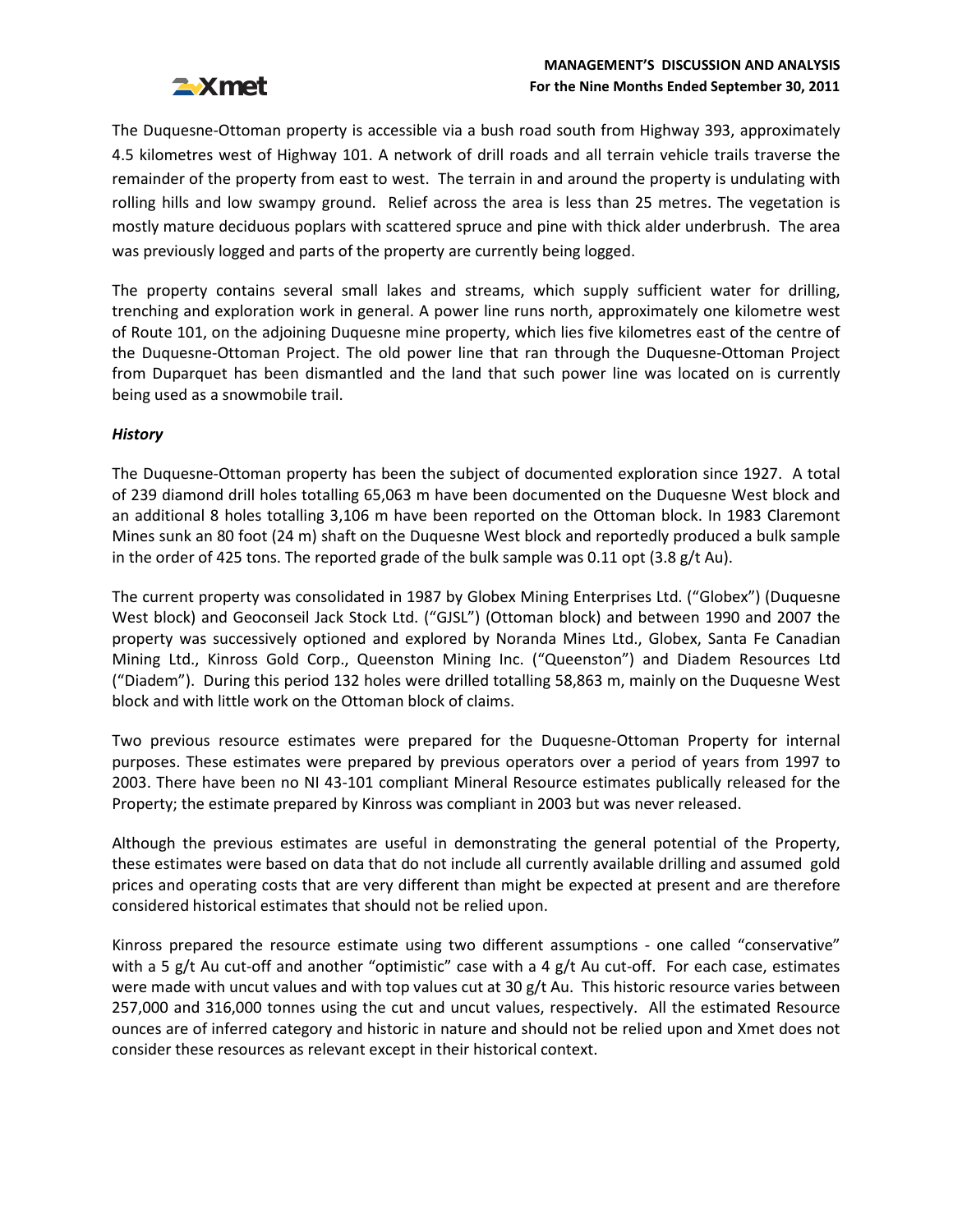

Since the Kinross resource estimate, two additional diamond drilling programs were undertaken on the property. A total of 32 diamond drill holes totalling 19,878 m were drilled, all on the Duquesne West block. Many of these holes were drilled on the extensions of the known mineralized zones but no resource estimate was carried out.

On 21 September, 2010 Xmet announced the results of an independent resource estimate on the Duquesne-Ottoman Property. The study identified a total inferred resource of 2,730,000 tonnes grading 6.00 g/t Au or 5.29 g/t using assays cut to 30 g/t Au for a total of 525,000 ounces or 465,000 ounces (cut). The bulk of the resource is found in two zones, namely the Liz and Fox which together comprise a total of 402,000 ounces (341,000 ounces with cut assays) at a grade of 7.95 g/t Au (5.93 g/t cut assays). On 8 November the company published the NI 43-101 compliant report on SEDAR [\(http://sedar.com\)](http://sedar.com/). This resource is considered historic in nature and is not current and should not be relied upon as it has been superseded by a current resource (next paragraph).

Since issuing a first-ever NI43-101 compliant mineral resource in September 2010 Xmet undertook a 13,000 metre diamond drilling program which was completed in May of 2011. Watt's, Griffis and McOuat were retained to prepare a revised NI43-101 compliant mineral resource estimate that included this drilling along with all available NI43-101 compliant drill information. A new resource was announced on 8 September 2011 which identified 853,000 ounces of gold (727,000 ounces with a top cut-off of 30g/t Au) at a grade of 6.36 g/t Au (5.42 g/t Au cut) (table 1). This represents a 56% increase over the September 2010 resource estimate and several of the mineralized zones remain open along strike and at depth. On 25 October Xmet published the NI 43-101 compliant report on SEDAR

|              |               |                    |         |               |               | Average                       |
|--------------|---------------|--------------------|---------|---------------|---------------|-------------------------------|
|              |               | Au g/t             | Au g/t  | <b>Ounces</b> | <b>Ounces</b> | <b>HorizontalWidth</b><br>(m) |
| <b>ZONE</b>  | <b>TONNES</b> | (Cut to 30 g/t Au) | (Uncut) | (Cut)         | (Uncut)       |                               |
| Liz          | 1,343,000     | 4.64               | 4.64    | 200,000       | 200,000       | 7.26                          |
| Fox          | 921,000       | 7.43               | 9.54    | 220,000       | 282,000       | 5.43                          |
| Nip-Nord     | 361,000       | 5.92               | 6.13    | 69,000        | 71,000        | 5.79                          |
| Nip-Sud      | 129,000       | 6.51               | 21.13   | 27,000        | 88,000        | 2.86                          |
| South Shaft  | 162,000       | 6.08               | 6.29    | 32,000        | 33,000        | 3.14                          |
| Shaft        | 468,000       | 4.51               | 4.51    | 68,000        | 68,000        | 2.82                          |
| Stinger      | 365,000       | 3.90               | 3.90    | 46,000        | 46,000        | 5.87                          |
| $20 - 20$    | 422,000       | 4.80               | 4.80    | 65,000        | 65,000        | 6.23                          |
| <b>TOTAL</b> | 4,171,000     | 5.42               | 6.36    | 727,000       | 853,000       | 5.71                          |

| <b>Table 1:</b> Duquesne-Ottoman Property Inferred Mineral Resources Breakdown by Zone. Minimum 3g/t |  |
|------------------------------------------------------------------------------------------------------|--|
| Au cut-off, 2.5m Horizontal width.                                                                   |  |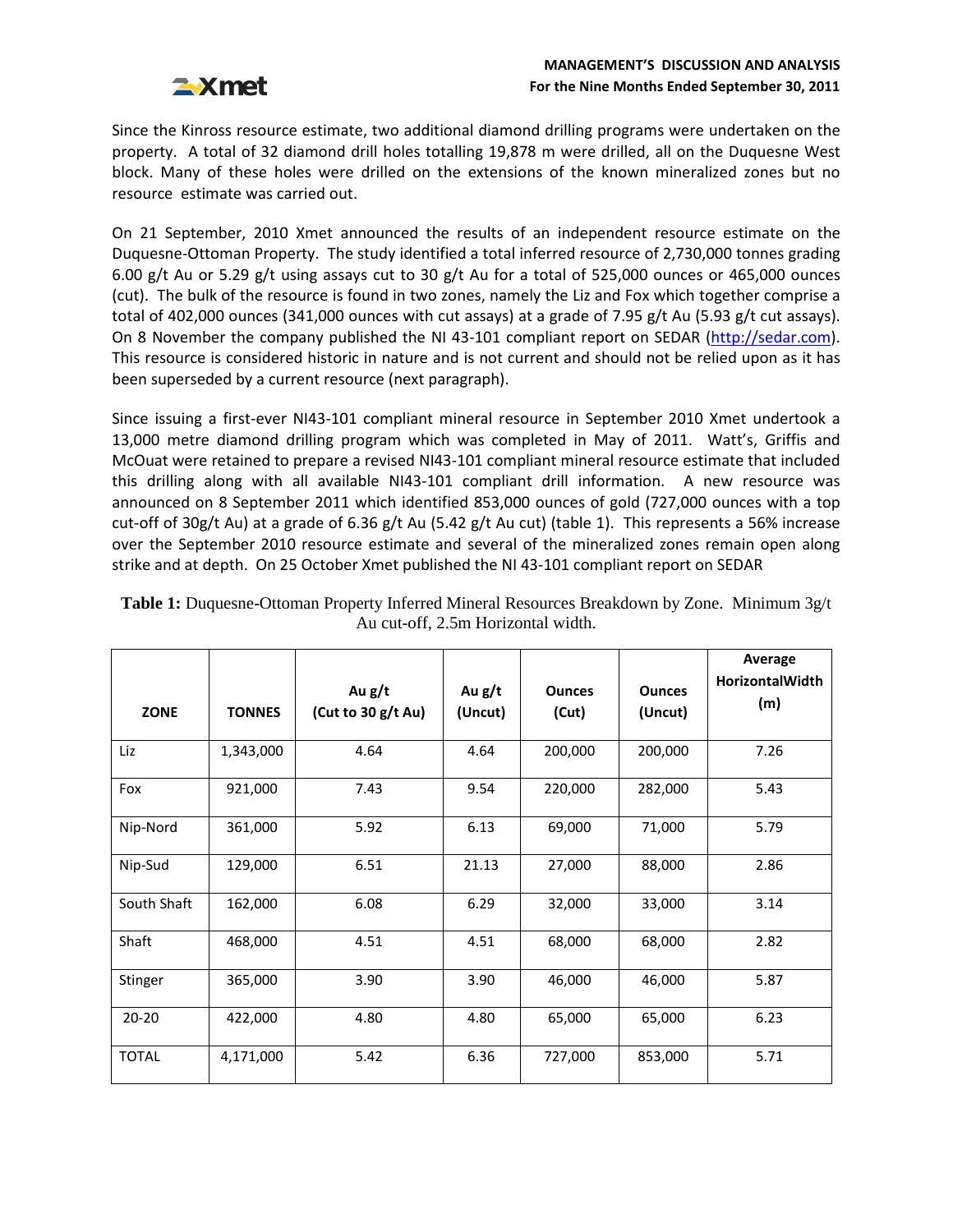

# *Mineralisation*

The Duquesne-Ottoman Project hosts broad, structurally controlled zones (with sericite, carbonate, silica and hematite alteration) within which there are anomalous levels of gold mineralisation that is associated with varying degrees of quartz-carbonate-pyrite alteration. The boundaries of the zones are not sharp and the intensity of alteration associated with them is quite variable. The zones can be difficult to define at high cut-off levels but are quite continuous at low cut-off levels which resulted in some differences between the interpretations for high grade zones completed by previous operators.

Within the zones single or multiple quartz-carbonate veins exist and, in some of the drill holes with better results there a number of consecutive, well-mineralised assay intervals within a particular zone.

Gold mineralisation has been interpreted as being hosted by five significant zones that all strike roughly east-west and dip from 65˚ to 90˚ south. One of these zones, the Shaft Zone, has two minor sub parallel zones associated with it: the South Shaft and the North Shaft. From south to north the major zones are:

1. LizZone: striking parallel to sub-parallel to DPFZ and hosted by sheared and widely altered (carbonate-sericite) mafic volcanic with locally increased quartz-carbonate-pyrite alteration associated with better gold mineralisation;

2. South Zone: poorly defined by drilling but similar to the Liz and possibly the faulted eastern extension of Liz;

3. Shaft Zone: generally occurs in east-west striking highly foliated mafic volcanic near the contact of massive and pillowed flows and felsic intrusive quartz-feldspar porphyries and syenite, (the South Porphyry in particular). Locally the zone cuts and is hosted by felsic intrusive;

4. Fox Zone: an east-west striking zone near or along the south contact of the North Porphyry but mostly occurring in altered mafic tuff;

5. 20-20 Zone: The 20-20 Zone is a mineralized E-W trending, subvertically dipping shear zone located along the northern margin of a large quartz feldspar porphyry intrusion adjacent to the southern margin of the Duparquet Formation, a Temiskaming-type metasedimentary basin. Gold mineralization occurs proximal to the contact within sericitized, hematized and brecciated quartz feldspar porphyry dikes. The geological and structural setting is remarkably similar to both the Beattie and Donchester gold deposits, currently being developed by Clifton Star Resources on claims adjacent to the Duquesne-Ottoman property;

6. East Stinger Zone: in and near the North Porphyry (actually appearing as a series of dykes on section) near the north contact of the porphyry adjacent to mafic intrusive; and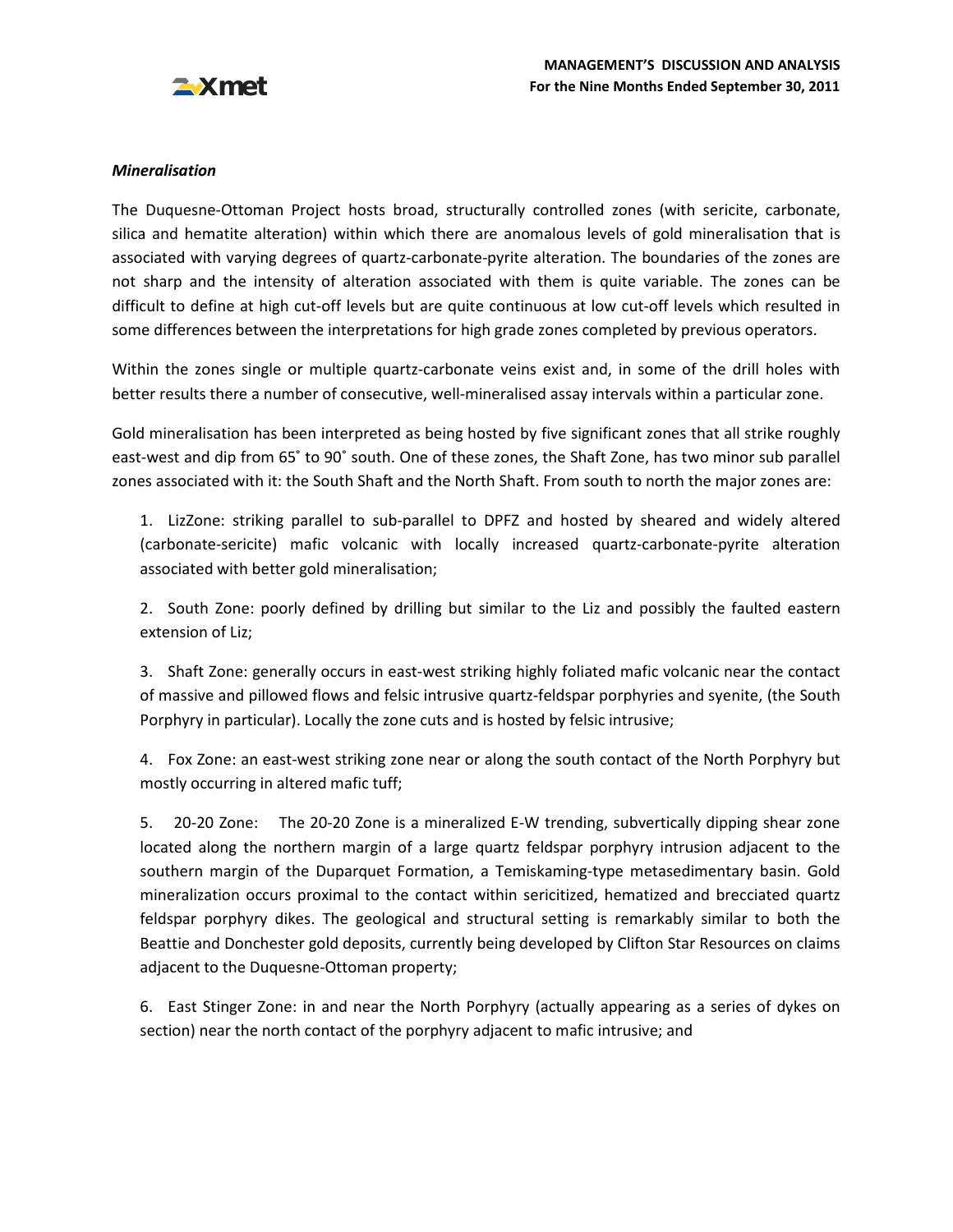

7. Nip Zones: The Nip Nord and Nip Sud zones are the western extension of the E-W trending Nipissing mineralized zone occurring on the adjacent Duquesne Mine property to the east currently being explored by the Clifton Star joint venture. The structures are parallel and dipsub vertically and crosscut regional stratigraphy at a low angle. Wide zones of gold bearing disseminated sulphide mineralization (up to 17m) are typically associated within sheared, silicified, and sericitized host rocks which commonly contain breccia fragments of other host rocks.

# *Adjacent Properties*

In addition to the current resource estimated for the Duquesne-Ottoman property, adjacent properties also contain historic or current gold resources (figure 2).

Immediately adjacent to the west of Duquesne-Ottoman, Clifton Star Resources released a NI 43-101 compliant resource estimate on the Donchesterproperty on July 15, 2011 with 1.29 million ounces gold at a grade of 1.84 g/t Au in the indicated category and an additional 306,000 ounces gold at 2.02 g/t Au in the inferred category in near surface, open pittable resources and 28,000 ounces gold indicated and 95,000 ounces gold in the inferred category in an underground resource. On the adjacent Beattie property the company reported a resource of 1.72 million ounces gold in-pit at 1.67 g/t Au in the inferred category.

The Pitt property, located immediately adjacent to the southwest of the Duquesne-Ottoman property and immediately west of the Duquesne West block, is held by Brionor Resources Inc. On 20 June 2011 the company published the results of a NI 43-101 compliant resource estimate on the property and reported the presence of 151,000 ounces of gold at a grade of 7.83 g/t in the indicated category and an additional 106,000 ounces at 6.91 g/t Au in the inferred category.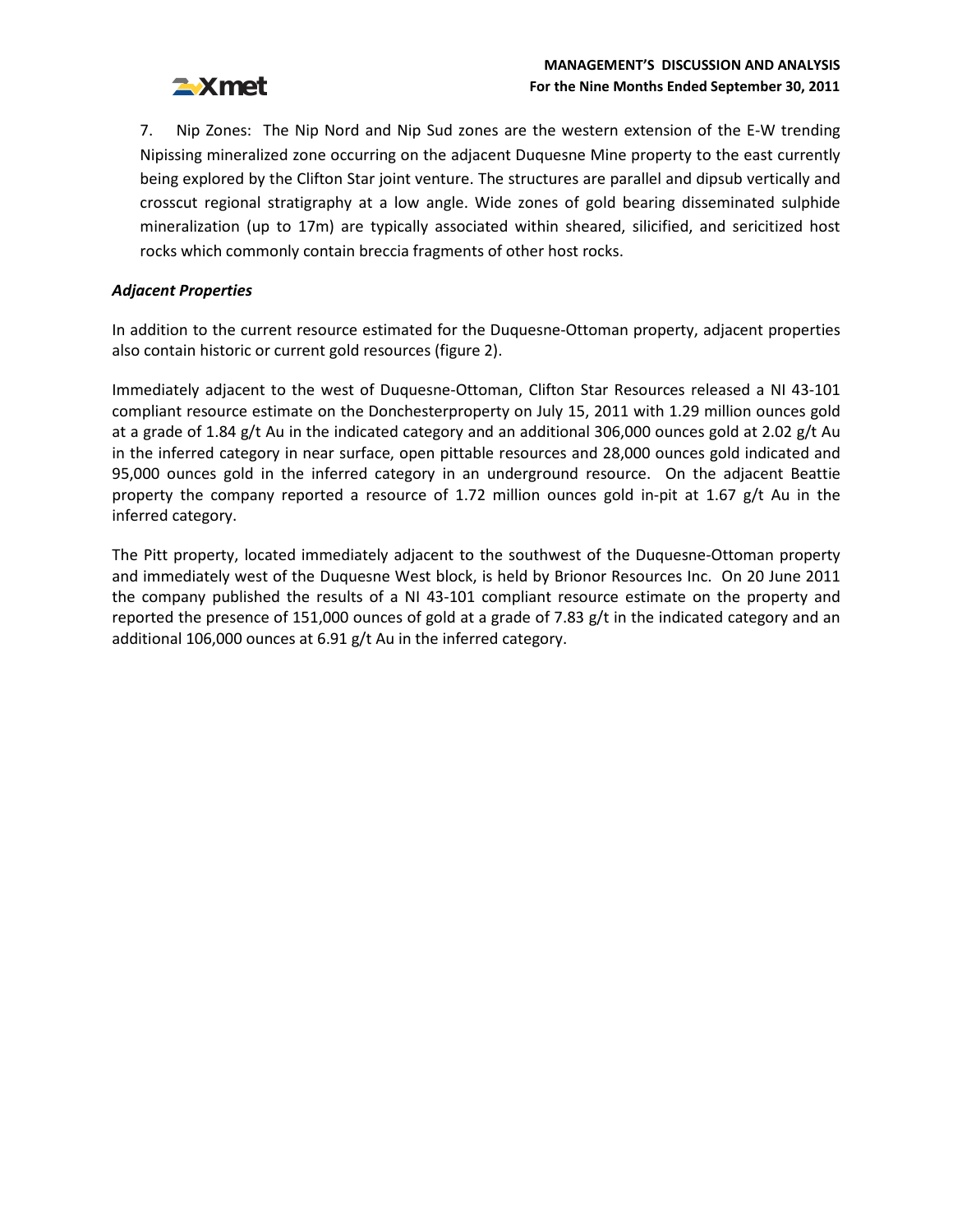## **MANAGEMENT'S DISCUSSION AND ANALYSIS**



#### **For the Nine Months Ended September 30, 2011**



**Figure 2:** Summary of Resources on Duquesne-Ottoman and adjacent properties.

To the east, the Duquesne mine property is being explored by the Clifton Star Resources. The old Duquesne mine produced 70,000 ounces of gold and on 26 July 2011 Clifton Star Resource published a NI43-101 compliant indicated resource of 127,000 ounces at a grade of 6.44 g/t Au.

To the northeast the Golconda zone (also called the Garney zone), located on the Goldcorp Resources property immediately to the northeast of Duquesne-Ottoman, a small historical resource of 60,000 ounces Au (non NI 43-101 compliant) has been estimated. The mineralized zone was delineated in drill hole and extends to within 100m of the property boundary.

## *Recent Results*

# **Trenching and Channel Sampling**

Stripping and channel sampling of the Shaft and 20-20 zones were completed in August and September along with extensions to the trenching on the Shaft Zone. All the trenches have been mapped in detail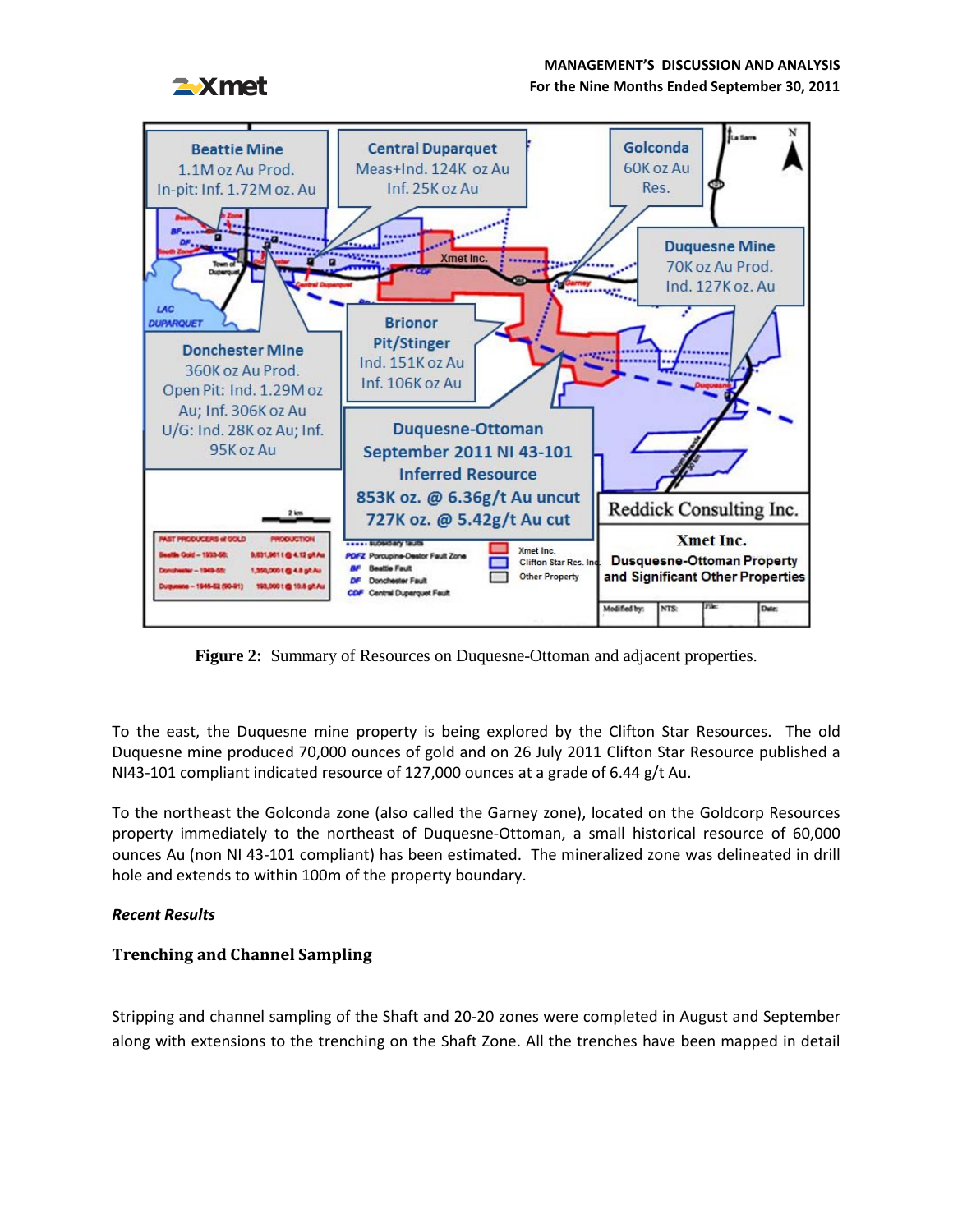

and channel sampled with a diamond bladed rock saw. The trenching program was designed to expose mineralization and structural controls at the 20-20 Zone and Shaft Zones.

### **1 – Shaft zone**

On surface the Shaft Zone shows the general N285 Z shape contact between the North porphyry (QFP) to the north and the volcanic flows to the south. We observed many other smaller QFP (1 to 5 meters) that are mostly oriented N070. These smaller dykes pinchand swell and lack lateral continuity. The mineralized zone, inside a shear zone, seems to be parallel to one of the dykes that strikes N070 degrees. The better gold values are observed inside a shear within the QFP. The volcanics can also carry anomalous gold values.

The mineralized zone observed on surface that trends N070 is considered to be the Shaft zone. The Nshaft zone is interpreted to be striking N090 so both zone are meeting on trench 4 (to the east), where they are expected to be 30 meters apart on trench 1 (to the west). Highlights of this sampling along the 130m length of anomalous gold zone are shown in figures 3, 4 and 5.



**Figure 3:** Photo-Mosaic of Trench 4, Shaft Zone, looking north showing selected channel sampling results. The Shaft shear zone shows as iron-staining in andesite and QFP dues to oxidation of sulphides. North Porphyry outcrops in the back of the photo.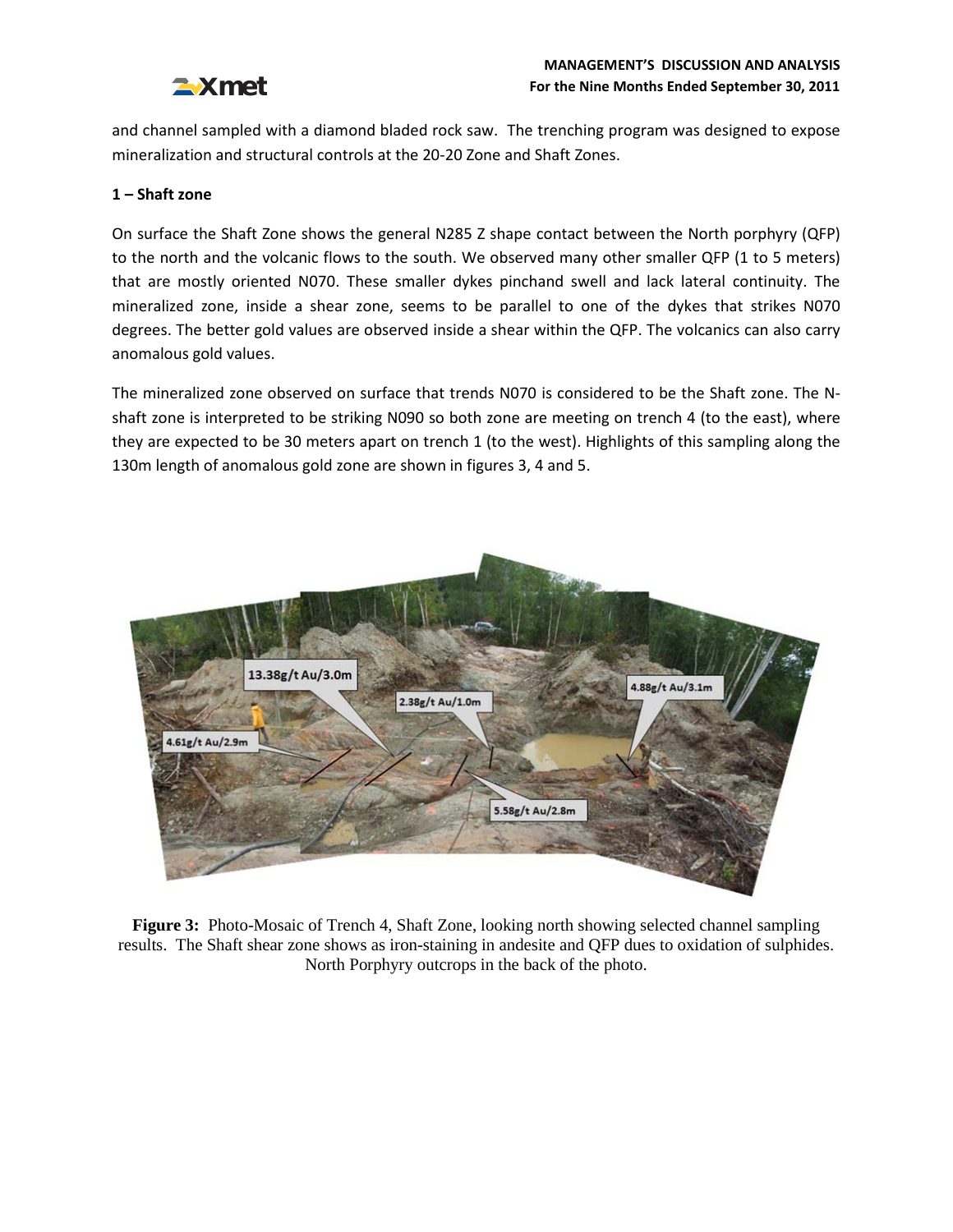# **MANAGEMENT'S DISCUSSION AND ANALYSIS**



#### **For the Nine Months Ended September 30, 2011**



**Figure 4:** Photo-Mosaic of Trench 2, Shaft Zone, looking north showing selected channel sampling results. The old abandoned shaft is located on the right.

Plotting of the surface results along with previous drill holes, at least those holes that can be reasonably positioned, shows that the N070 trending Shaft zone is nearly vertical. As a result of the trenching some drill hole intersections that were previously interpreted to belong to the N-Shaft Zone are now interpreted to be part of the Shaft Zone.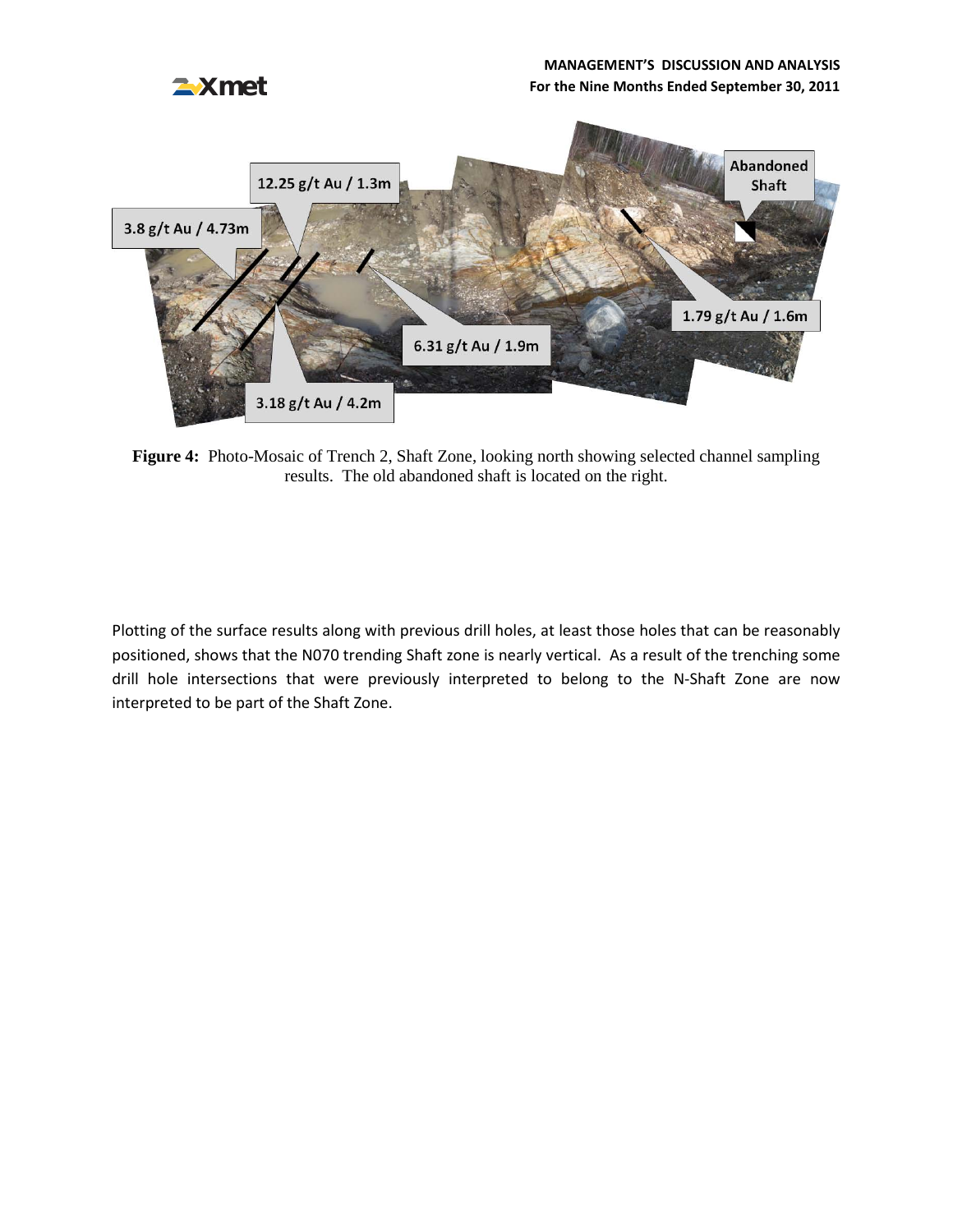#### **MANAGEMENT'S DISCUSSION AND ANALYSIS**



**For the Nine Months Ended September 30, 2011**



**Figure 5: Map of trenching on Shaft Zone with some current and historic drill hole results.**

Close to surface, the Shaft zone stays open to the west for at least 200m along strike.To the east the zone intersects the North Porphyry dyke and projects along the same N070 degree azimuth to the area of surface projection of the 20-20 Zone.However it is impossible at this point to do more trenches to the east due to proximity of the beaver dam and a creek that runs from it to the south.

## **2 – 20-20 zone**

At 20-20, the two most eastern trenches show intensively fractured, carbonated mafic pillow flow in contact with the North Porphyry dyke. The contact between the two units is East-West, a fault oriented N030 is showing a horizontal sinistral displacement of a least 10m and probably more.

On the two most western trenches, we observed an E-W contact between a QFP and a breccia. The breccia is not present on the two most eastern trenches. We have try to verify if the breccia was more like a plug with the contact striking E-W and then turning N-S between trench 2 and trench 3 or if it was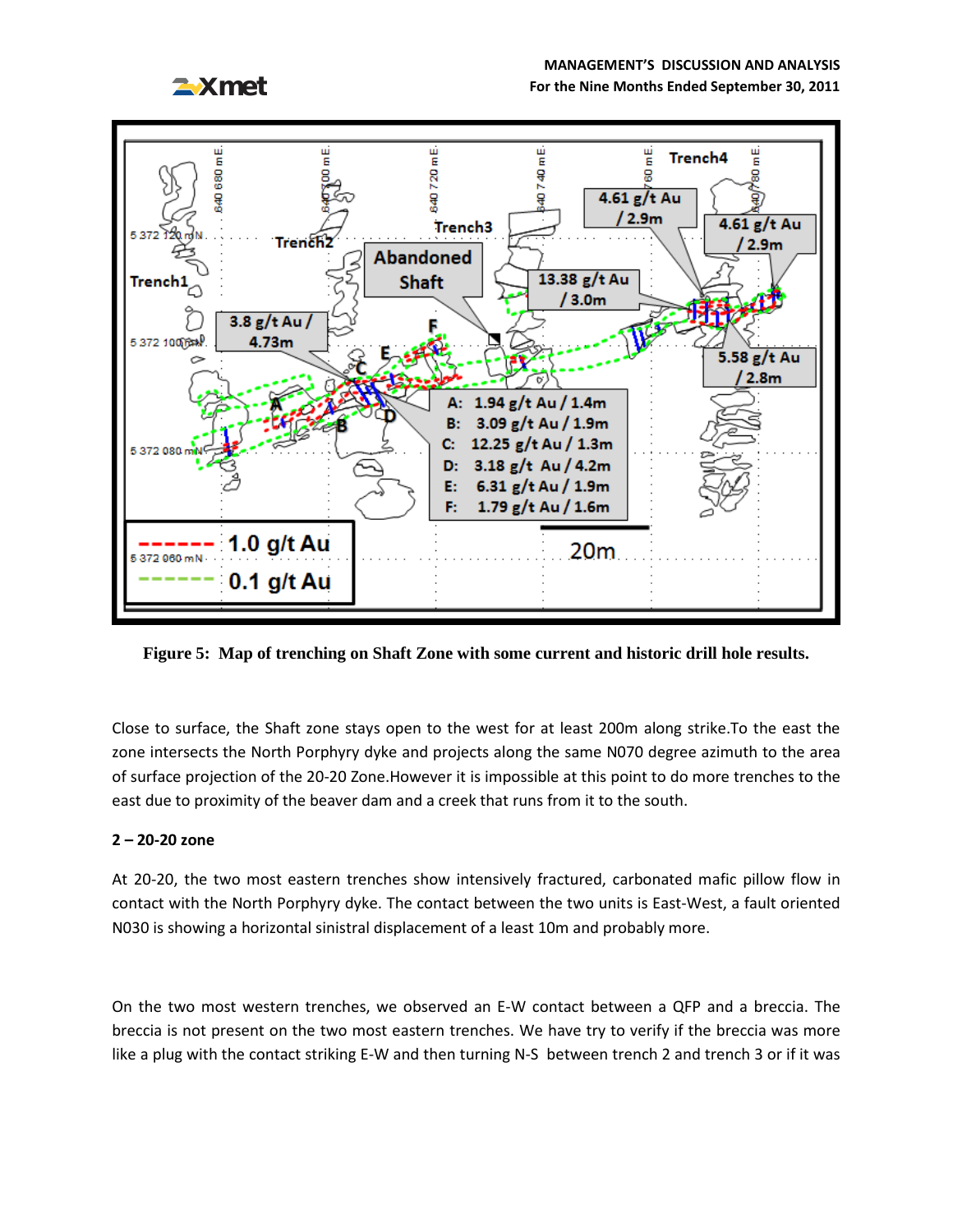

shift to the north by a N-S trending fault. Unfortunately, the bedrock started to drop to below 3m and we had to stop before we could confirm anything.

We have not been able to reach the bedrock where the zone is expected on surface. It is likely that the zone probably subcrops beneath the overburden to the north of the trenches and we just missed the zone by a few meters. In the drillhole the zone was near the contact of the QFP and a gabbro. However the gabbro was not observed on surface in the trenches.

The results from the breccia on the trench from the 20-20 zone also have not returned significant values. This was expected and does not downgrade the potential of the 20-20 Zone. The breccia occurs on the south side of the zone and is exposed in the trenching but the mineralized zone itself occurs in a low-lying area to the north and was not exposed in the trenching.

# **Drilling**

Drilling started on September 12 with 2 rigs with Forage Rouiller as the drilling contractor. At the end of October 3,789.5 metres were completed with 25 holes either completed or in progress. Refer to table 2 for a summary of drilling statistics as of 31 October, 2011.

# **1 – Shaft Zone**

As ofthe end of October, a total 21 holes have been completed on the near surface Shaft Zone for a total of 2,279.5m of the approximately 2,800 planned metres on the Shaft zone at shallow depth (0-100m vertically).

Table 3 and figure 6 show all the Shaft zone intersections with the results received so far within the first 11 drill holes (the intersections are selected to make the 3.0 g/t Au over 2.5m horizontal when possible).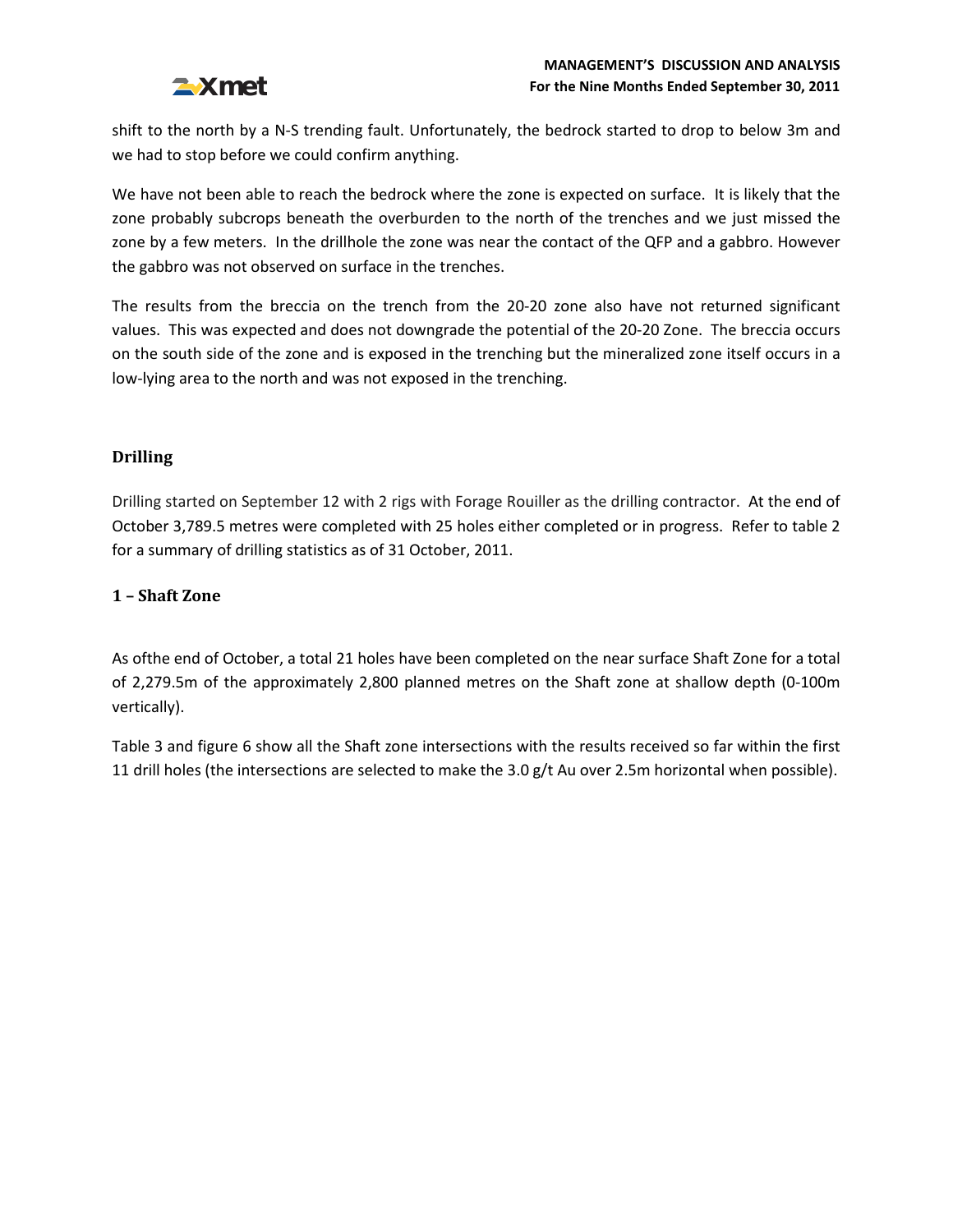# **EXmet**

| Hole ID    | <b>Easting</b> | <b>Northing</b> | AZ(avg) | Dip(avg) | <b>Starting date</b>   | Depth (m) | <b>Ending date</b> |     |                | Samples   QAQC   Cummulative |
|------------|----------------|-----------------|---------|----------|------------------------|-----------|--------------------|-----|----------------|------------------------------|
| DO-11-34   | 640184         | 5372042         | 354.5   |          | $-54.9$ 2011-sep-12    |           | 591 2011-sep-22    | 131 | 16             | 591.0                        |
| DO-11-35   | 640817         | 5372064         | 339     |          | $-55.8$  2011-sep-13   |           | 120 2011-sep-14    | 44  |                | 711.0                        |
| DO-11-36   | 640817         | 5372064         | 338.2   |          | $-63.6$ 2011-sep-14    |           | 150 2011-sep-15    | 69  | 8              | 861.0                        |
| DO-11-37   | 640807         | 5372090         | 339.2   |          | -45 2011-sep-15        |           | 51 2011-sep-15     | 17  | 2              | 912.0                        |
| DO-11-38   | 640807         | 5372090         | 337.9   |          | $-61.7$ 2011-sep-15    |           | 84 2011-sep-18     | 35  | 4              | 996.0                        |
| DO-11-39   | 640785         | 5372083         | 335.6   |          | $-44.1$  2011-sep-19   |           | 51 2011-sep-19     | 34  |                | 1,047.0                      |
| DO-11-40   | 640785         | 5372083         | 335.4   |          | $-62.7$ 2011-sep-19    |           | 81 2011-sep-20     | 54  | $6 \mid$       | 1,128.0                      |
| DO-11-41   | 640793         | 5372056         | 340.7   |          | $-56.2$  2011-sep-20   |           | 120 2011-sep-22    | 20  | 2              | 1,248.0                      |
| DO-11-42   | 640793         | 5372056         | 337.08  |          | $-63.52$ 2011-sep-22   |           | 150 2011-sep-26    | 49  | $6 \mid$       | 1,398.0                      |
| DO-11-43   | 640771         | 5372051         | 339.72  |          | -53.92 2011-sep-26     |           | 120 2011-sep-27    | 69  | 8              | 1,518.0                      |
| DO-11-44   | 640771         | 5372051         | 336.95  |          | $-61.35$ 2011-sep-28   |           | 150 2011-sep-29    | 80  | 10             | 1,668.0                      |
| DO-11-45   | 640762         | 5372078         | 338.1   |          | -44.06 2011-sep-29     |           | 54 2011-sep-30     | 25  |                | 1,722.0                      |
| DQ06-09ext |                |                 |         |          | 2011-sep-22            |           | 983 2011-sep-30    |     |                | 2,705.0                      |
| DO-11-46   | 640762         | 5372075         | 337.62  |          | $-62.07$  2011-sep-30  |           | 81 2011-oct-03     | 71  | 8              | 2,786.0                      |
| DO-11-47   | 640745         | 5372043         | 341.48  |          | -57.4 2011-oct-03      |           | 120 2011-oct-04    | 100 | 12             | 2,906.0                      |
| DO-11-48   | 640745         | 5372043         | 341.2   |          | $-63.9$ 2011-oct-04    |           | 130 2011-oct-05    | 96  | 12             | 3,036.0                      |
| DO-11-49   | 640739         | 5372069         | 344.8   |          | $-55.4$ 2011-oct-05    |           | 70 2011-oct-07     | 56  | 8              | 3,106.0                      |
| DO-11-50   | 640722         | 5372039         | 338.4   |          | -58.44 2011-oct-07     |           | 120 2011-oct-25    | 84  | 9              | 3,226.0                      |
| DO-11-51   | 640722         | 5372039         | 340.94  |          | $-41.1$   2011-oct-25  |           | 132 2011-oct-26    | 90  | 10             | 3,358.0                      |
| DO-11-52   | 640705         | 5372015         | 341.45  |          | -47.75 2011-oct-26     |           | 150 2011-oct-27    | 106 | 12             | 3,508.0                      |
| DO-11-53   | 640705         | 5372015         | 345.82  |          | $-61.24$ 2011-oct-28   |           | 110.45 2011-oct-29 | 67  | 8              | 3,618.5                      |
| DO-11-54   | 640712         | 5372072         | 341.65  |          | $-47.15$   2011-oct-30 |           | 60 2011-oct-30     | 54  | 61             | 3,678.5                      |
| DQ-04-23W  |                |                 |         |          |                        |           | 2011-oct-30        |     |                |                              |
| DO-11-55   |                |                 |         |          |                        |           |                    |     |                |                              |
| DO-11-56   | 640679         | 5372018         | 340.775 |          | $-60.725$  2011-oct-30 |           | 111 2011-oct-31    | 56  | 8 <sup>1</sup> | 3,789.5                      |

**Table 2:** Summary diamond drilling statistics as of 31 October, 2011 on Duquesne-Ottoman Project.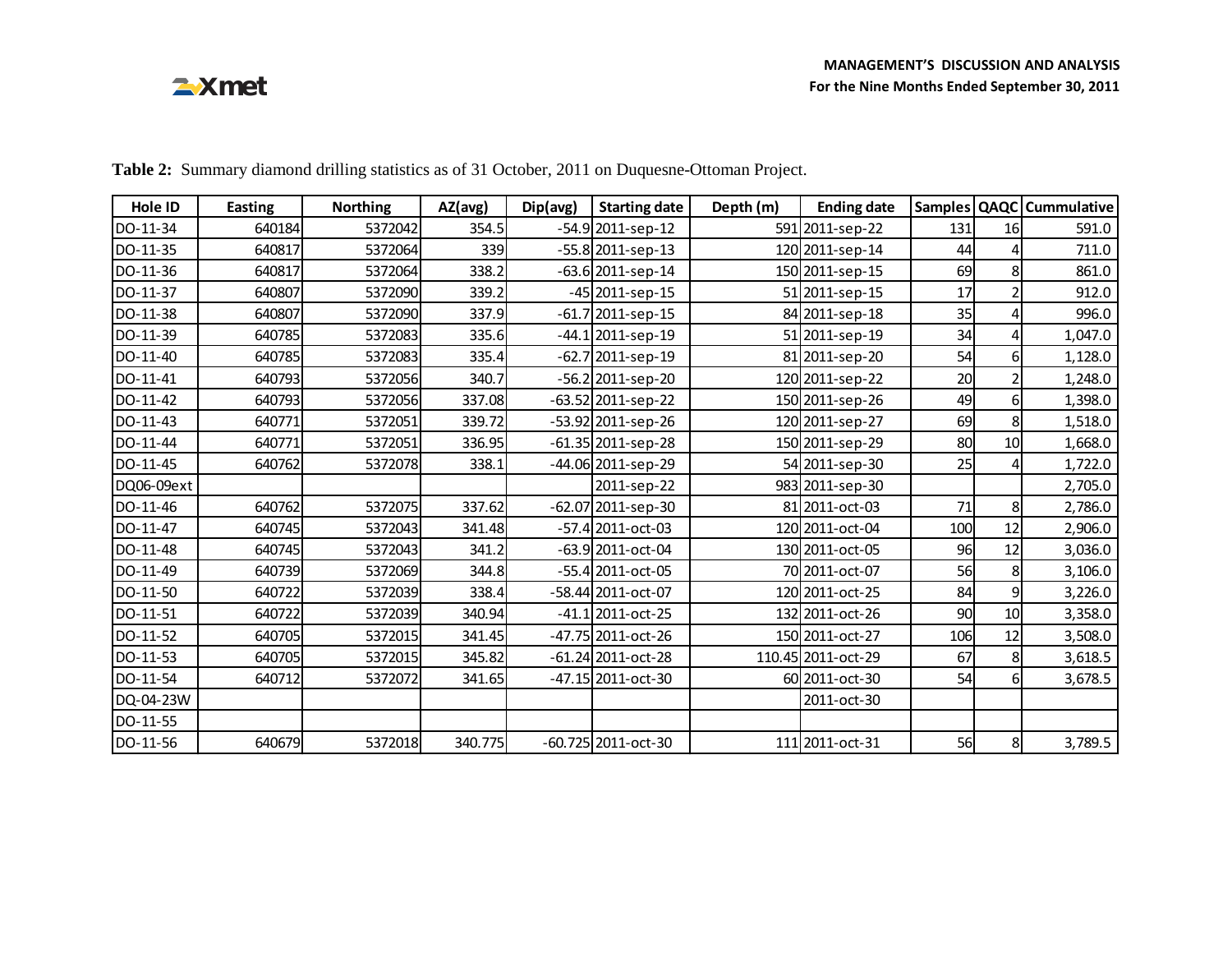

# **MANAGEMENT'S DISCUSSION AND ANALYSIS For the Nine Months Ended September 30, 2011**

#### **Table 3:** Summary of mineralized intersections on the Shaft Zone near surface drilling program.

| Hole-id  | Teta (hole dip) beta (zone dip) from |    |       | to    | core lenght   Au (uncut) |       | Au (cut) | zone              | hw   |
|----------|--------------------------------------|----|-------|-------|--------------------------|-------|----------|-------------------|------|
| DO-11-35 | 55.2                                 | 75 | 52.75 | 54.66 | 1.91                     | 0.34  |          | 0.34 shaft-trench | 1.51 |
| DO-11-36 | $-63$                                | 75 | 60.85 | 61.9  | 1.05                     | 0.04  |          | 0.04 shaft-trench | 0.23 |
| DO-11-37 | 45                                   | 75 | 16.4  | 19.4  |                          | 3.8   |          | 3.8 shaft-trench  | 2.69 |
| DO-11-38 | 61.7                                 | 75 | 16.9  | 22    | 5.1                      | 11.65 |          | 8.77 shaft-trench | 3.62 |
| DO-11-39 | 43.4                                 | 75 | 33.65 | 36.95 | 3.3                      | 3.27  |          | 3.17 shaft-trench | 3.01 |
| DO-11-40 | 62.7                                 | 75 | 43.5  | 50.4  | 6.9                      | 4.1   |          | 4.13 shaft-trench | 4.81 |
| DO-11-41 | 56                                   | 75 | 70.8  | 74.75 | 3.95                     | 5.91  |          | 5.6 shaft-trench  | 3.09 |
| DO-11-42 | 63.1                                 | 75 | 82.15 | 84.4  | 2.25                     | 0.85  |          | 0.85 shaft-trench | 1.56 |
| DO-11-43 | 53.6                                 | 75 | 76.4  | 80.55 | 4.15                     | 1.55  |          | 1.55 shaft-trench | 3.36 |
| DO-11-44 | 60                                   | 75 | 89.3  | 92.9  | 3.6                      | 2.02  |          | 2.02 shaft-trench | 2.64 |
| DO-11-45 | 43.9                                 | 75 | 39    | 42.2  | 3.2                      | 1.94  |          | 1.94 shaft-trench | 2.90 |



**Figure 6: Shaft Zone Vertical Longitudinal Section (looking 340 degrees).**